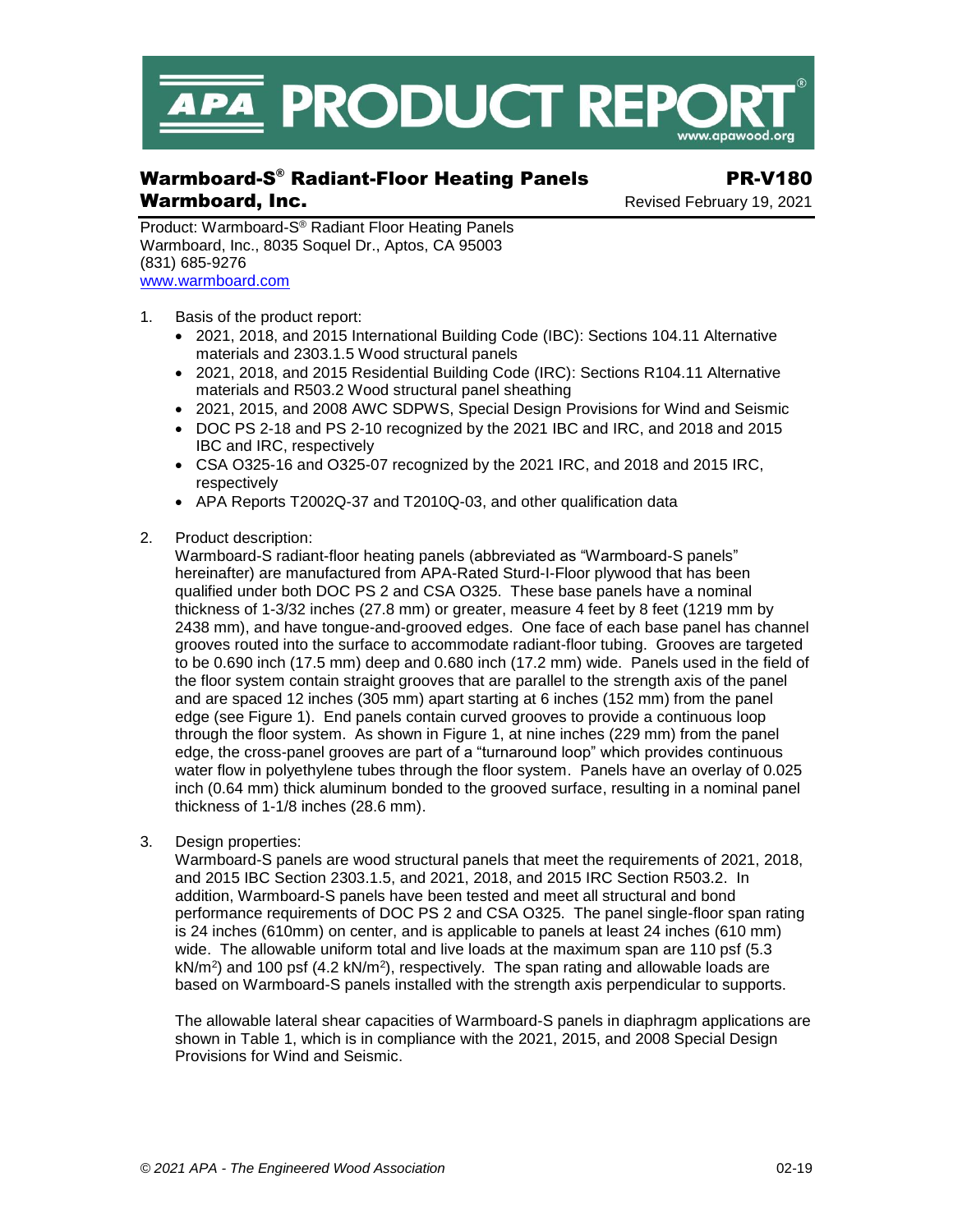# 4. Product installation:

Warmboard-S panels shall be installed in accordance with recommendations provided by the manufacturer [\(www.warmboard.com/sites/default/files/downloads/Warmboard-](http://www.warmboard.com/sites/default/files/downloads/Warmboard-S_InstallManual.pdf)S InstallManual.pdf). The maximum span shall be in accordance with the Span Rating shown in the trademark.

# 5. Fire-resistant construction:

Wood structural panels that are not fire-treated have been shown to meet a Class III (or C) category for flame spread. Warmboard-S panels have not been tested for fire resistant construction and the evaluation of Warmboard-S panels for fire-rated assemblies is outside the scope of this report.

# 6. Limitations:

- a) Warmboard-S panels shall be designed in accordance with the span rating and maximum loads specified in this report, and installed with the strength axis of the panel perpendicular to supports and with other recommendations provided by the manufacturer.
- b) Warmboard-S panels are limited to dry service conditions where the average equilibrium moisture content of sawn lumber is less than 16 percent.
- c) Warmboard-S panels are produced at METALfx, Willits, California under a quality assurance program audited by APA.
- d) This report is subject to re-examination in one year.

# 7. Identification:

Warmboard-S panels described in this report are identified by a label bearing the manufacturer's name (Warmboard, Inc.) and/or trademark, the APA assigned plant number (487), the product thickness, the Span Rating, the Exposure Rating, the APA logo, the report number PR-V180, and a means of identifying the date of manufacture. A typical trademark for Warmboard-S panels is shown in Figure 2.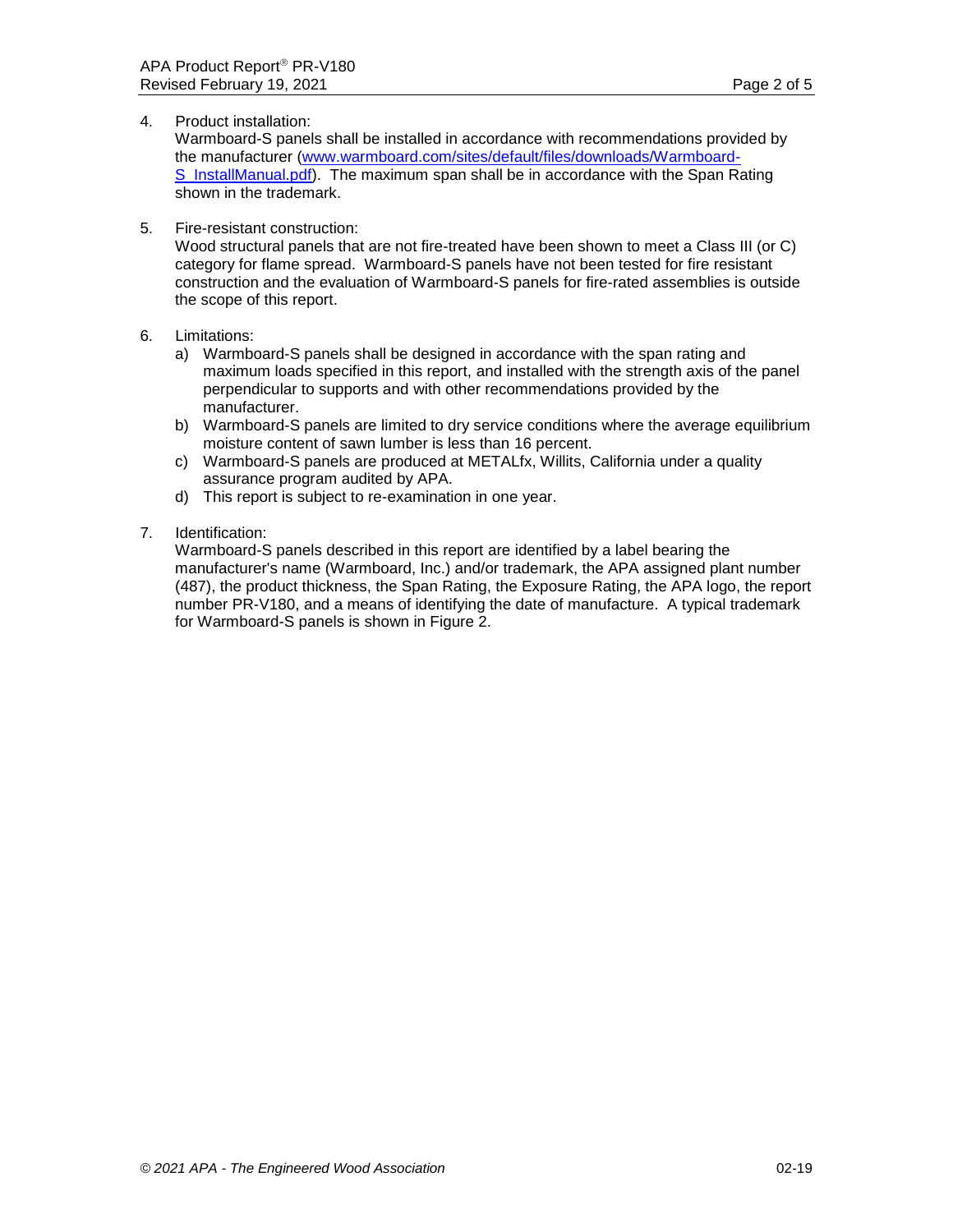### Table 1. Allowable Shear (Pounds Per Foot) for Horizontal Wood Structural Warmboard-S Panel Diaphragms Framed With Douglas-fir-Larch or Southern Pine for Wind<sup>(a)</sup> or Seismic Loading<sup>(b,c)</sup>

| Panel Grade | Common<br>Nail Size | Minimum<br>Nail<br>Penetration<br>into<br>Frame <sup>(e)</sup><br>(in.) | Minimum<br>Nominal<br>Panel<br>Thickness <sup>(f)</sup><br>(in.) | Minimum<br>Nominal Width<br>of Framing<br>Member (in.) | <b>Blocked Diaphragms</b>                                                                                                                                                       |     |                 |           | Unblocked Diaphragms                                                  |                                             |
|-------------|---------------------|-------------------------------------------------------------------------|------------------------------------------------------------------|--------------------------------------------------------|---------------------------------------------------------------------------------------------------------------------------------------------------------------------------------|-----|-----------------|-----------|-----------------------------------------------------------------------|---------------------------------------------|
|             |                     |                                                                         |                                                                  |                                                        | Nail spacing (in.) at diaphragm boundaries (all cases), at<br>continuous panel edges parallel to load (Cases 3 & 4), and at all<br>panel edges (Cases $5 \& 6$ ) <sup>(d)</sup> |     |                 |           | Nails Spaced 6 inches<br>maximum at supported<br>edges <sup>(d)</sup> |                                             |
|             |                     |                                                                         |                                                                  |                                                        |                                                                                                                                                                                 |     | $2 - 1/2^{(e)}$ | $2^{(e)}$ | Case 1 (No                                                            |                                             |
|             |                     |                                                                         |                                                                  |                                                        | Nail spacing (in.) at other panel edges (Cases 1, 2, 3, & 4) <sup>(e)</sup>                                                                                                     |     |                 |           | unblocked                                                             | All other                                   |
|             |                     |                                                                         |                                                                  |                                                        | 6                                                                                                                                                                               | 6   |                 |           | edges or<br>continuous<br>joints parallel<br>to load                  | configuration<br>s (Cases 2,<br>3, 4, 5, 86 |
| Warmboard-S | 10 <sub>d</sub>     | $1 - 1/2$                                                               | $1 - 1/8$                                                        |                                                        | 320                                                                                                                                                                             | 425 | 640             | 730       | 285                                                                   | 215                                         |
|             |                     |                                                                         |                                                                  |                                                        | 360                                                                                                                                                                             | 480 | 720             | 820       | 320                                                                   | 240                                         |

For SI: 1 inch =  $25.4$  mm, 1 foot =  $304.8$  mm, 1 lbf =  $4.448$  N.

 $(a)$  For wind load applications, the values in the table above shall be permitted to be multiplied by 1.4.

(b) For shear loads of normal or permanent load duration, as defined by the *National Design Specification for Wood Construction (NDS)*, the values in the table above shall be multiplied by 0.63 or 0.56, respectively.

(c) For other wood framing species, the tabulated values shall be multiplied by the Specific Gravity Adjustment Factor =  $[1 - (0.5 - G)]$ , where G = Specific Gravity of the framing lumber from the *NDS*. The Specific Gravity Adjustment Factor shall not be greater than 1.

(d) Space nails maximum 12 inches o.c. along intermediate framing members (6 inches o.c. when supports are spaced 48 inches o.c. or greater).

(e) Framing at adjoining panel edges shall be 3 inches nominal or wider, and nails shall be staggered at all panel edges where nails are spaced 2 inches or 2-1/2 inches on center, or where 10d (0.148 inch x 3 inches) nails having penetration of more than 1-1/2 inches into framing are spaced 3 inches or less on center.

 $^{(f)}$  The panel thickness at the point of nailing shall be no less than 19/32 inch.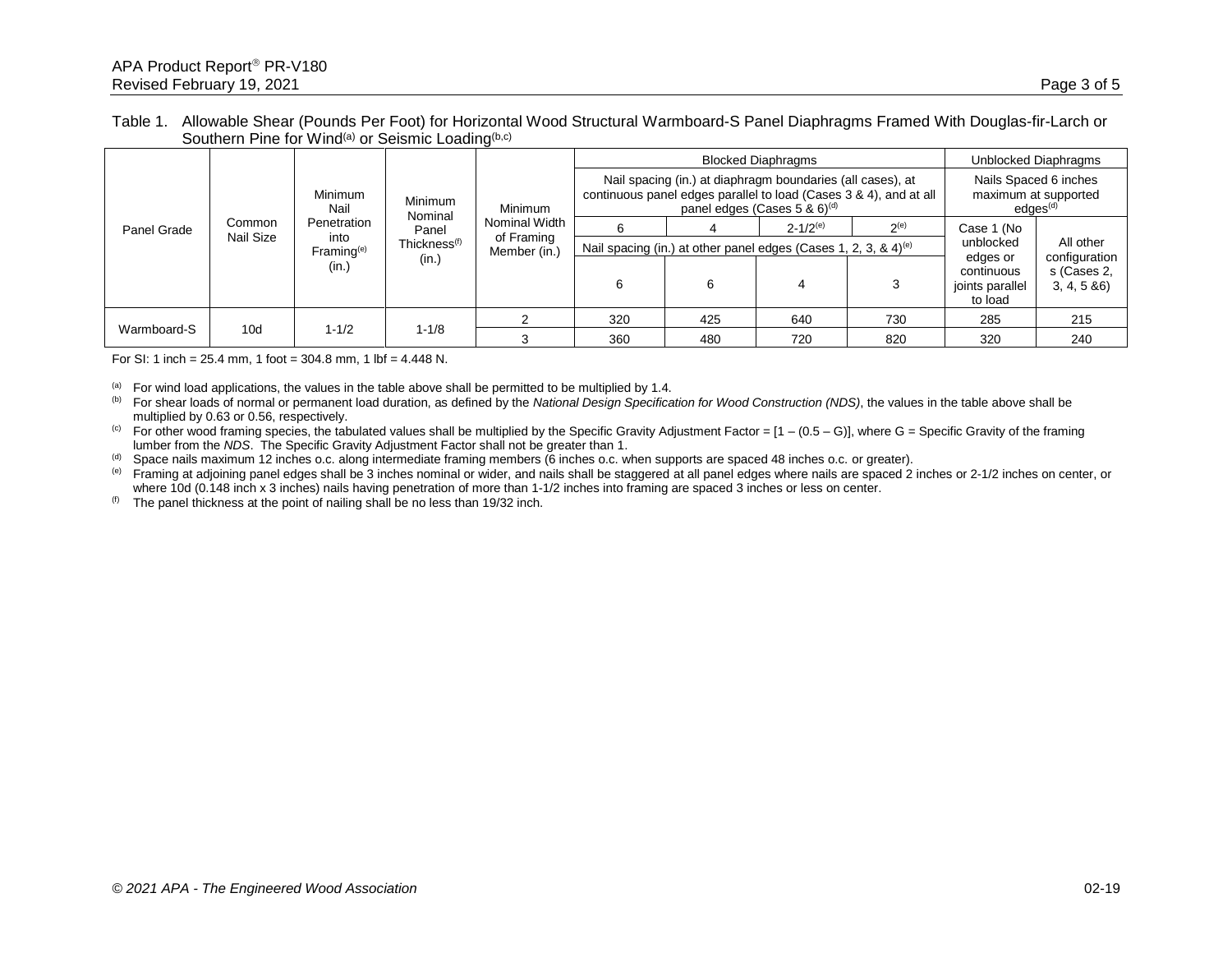

Figure 1. Grooving pattern for Warmboard-S panels with turnaround loop



Figure 2. Typical trademark for Warmboard-S panels